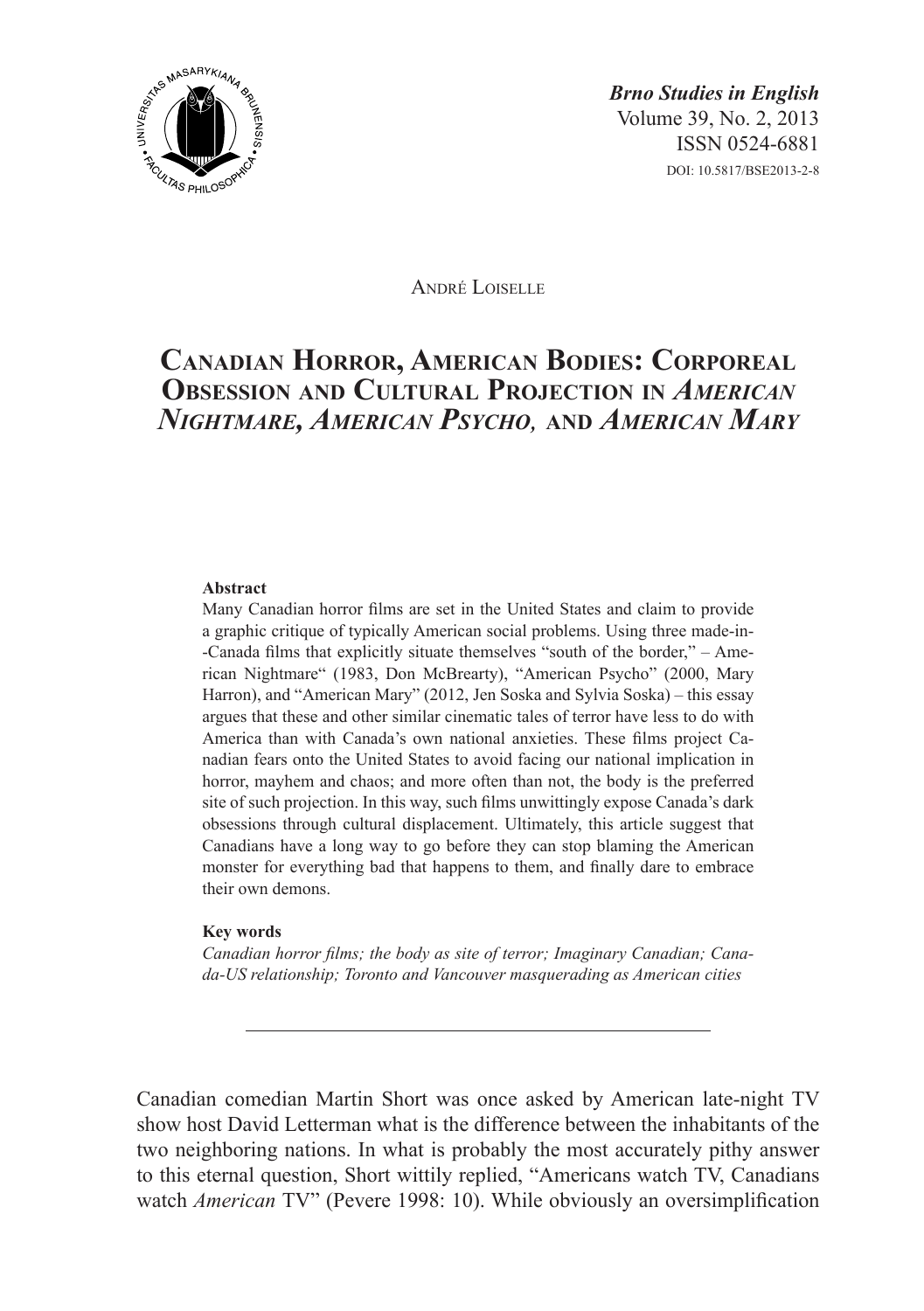of a very complex issue, Short's aphorism still conveys Canadians' inexorable fascination with the deeply seductive televised images of the American dream come true. But those images are equally repulsive to many Canadians, for they also evoke the penumbra; the shattering effects of a dream gone horribly wrong. The allure of excessive wealth is thwarted by the sight of extreme poverty. The appeal of unwavering self-confidence is dismayed by the dread of rabid religiosity. The glamour of unshakable resolve is smeared by devastating violence. We envy boundless American audacity at the same time as we fear brutal American recklessness. For many Canadians, America is an awesome creature that mixes colossal promise with apocalyptic scourge. It is not surprising, then, that when Canadian filmmakers choose to confront their *own* demons in the form of horror films they often transpose the action onto American soil: the land of glamorous monsters. From David Cronenberg's *The Fly* (1986) to Peter Cornwell's *The Haunting in Connecticut* (2009), Canada often masquerades as the US, as the site of righteous dread and dazzling anguish.

There is something typically Canadian in this hypocritical projection of our fears onto the United States; and more often than not, *the body* is the preferred site of such projection. For the body stands as a perfect incarnation of the radical American paradoxes that so fascinate the prudent people of Canada. From the sublime physique of the Hollywood Adonis to the grotesque figures that haunt the Walmarts of the Midwest,<sup>1</sup> the body incarnates the ideals that inspire us all as well as the devastating failures that petrify us. This essay examines three horror films made in Canada, which focus on American corporality as the embodiment of the abjection that Canadians deny in themselves and project onto the monstrous US. *American Nightmare* (1983, Don McBrearty) examines the exploited body that reduces people, and women in particular, to objects to be bought and



**Figure 1**. American Nightmare Poster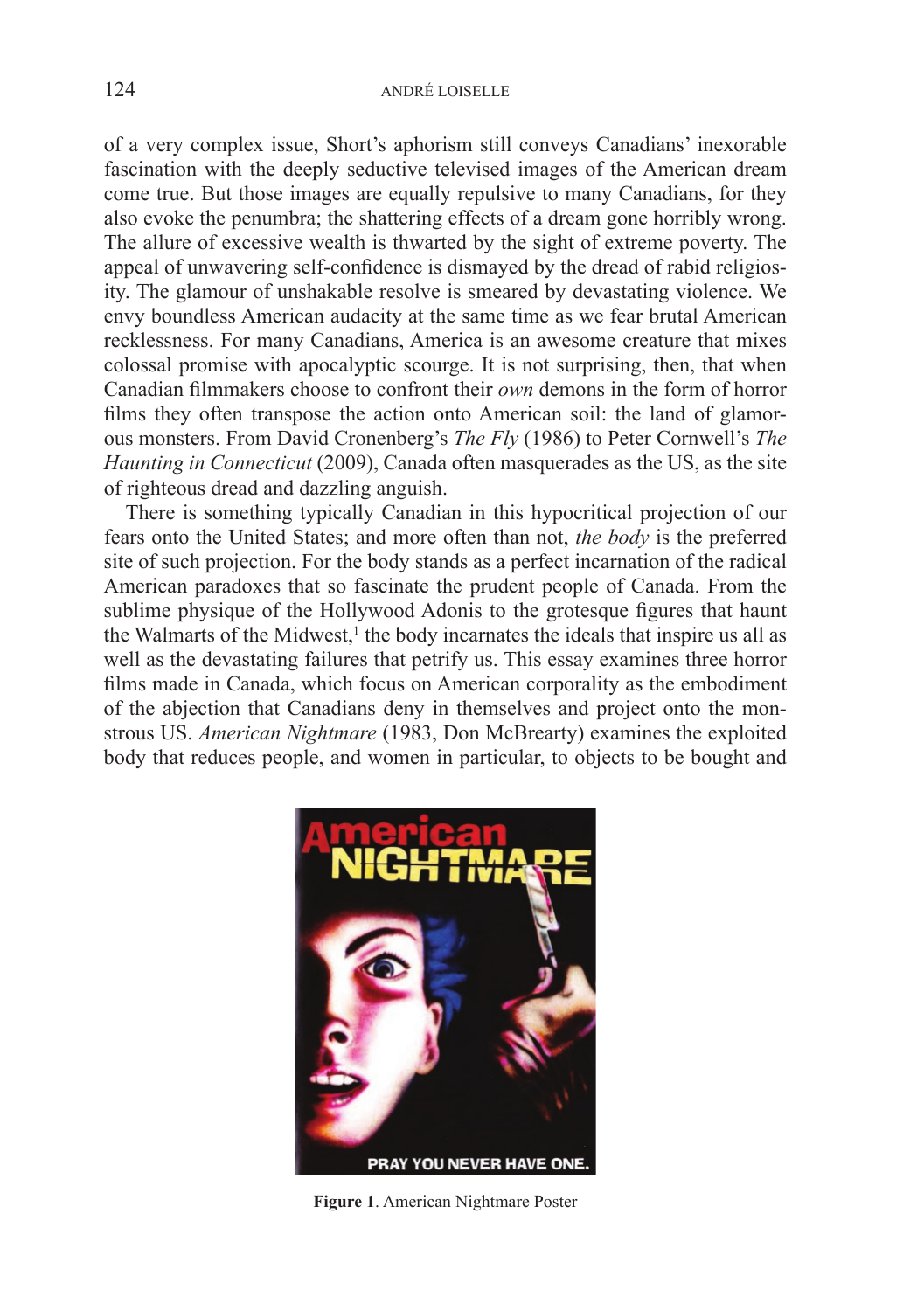sold; *American Psycho* (2000, Mary Harron) showcases the body as the archconsumer who consumes other bodies; and *American Mary* (2012, Jen Soska and Sylvia Soska) exposes the misguided search for perfection through bodymodification. That recognizable Canadian locations incarnate American cities in all three films (Toronto in the first two and Vancouver in the third) is significant here, for it manifests the "Canadianness" of the terrors incited by the films. While these are horror stories set in the US, the films make clear that they are fundamentally about *Canadian* fears. This is nowhere more evident than in *American Nightmare*, in which a barely disguised Toronto is the obvious locale where the "typically American" problem of sexual enslavement transpires.

The film revolves around Eric Blake (Lawrence Day), a successful pianist who explores the seedier parts of the big city – sometimes referred to by reviewers as New York City<sup>2</sup> but never explicitly identified as such in the film  $-$  in search of his runaway sister, Isabelle (Alexandra Paul). Meanwhile, a serial killer roams the same sordid neighborhoods, stabbing and strangling strippers, prostitutes and drag queens. In the end, the killer is revealed to be Tony Shaw (Neil Dainard), the trusted right-hand man of Eric's father, Hamilton Blake (Tom Harvey). Blake senior is a media mogul who sponsors the save-the-children telethon "Unisave" at the same time as he is sexually obsessed with his own daughter and videotapes his incestual exploits. Isabelle and a few annoying witnesses are disposed of by the ever-devoted Tony when videos of Hamilton's indiscretions threaten to ruin his image as a great TV humanitarian.

*American Nightmare,* a North American variation on the well-known Italian *giallo*  genre, uses the pretext of a righteous investigation into the sleazy underworld to indulge in graphic displays of sex and violence. Much of Don McBrearty's movie is occupied by vignettes of strippers taking off their clothes for the viewing pleasure of patrons within the diegesis and spectators watching the film. In most cases, no sooner have their bodies been displayed in the nude for our enjoyment that the strippers are brutally murdered by gloved hands emerging from dark corners. Not coincidently, the strippers are not incarnated by charismatic movie stars with whom the audience would become enthralled. Rather, the actresses are generally nondescript and give indifferent performances as exotic dancers who can easily be objectified as nameless bodies that are unceremoniously displayed and quickly discarded. As yet another lifeless corpse is found in a pile of trash, one can almost see spectators paradoxically recoiling in disgust before this senseless carnage, at the same time as they smirk approvingly at this well-deserved retribution for the victim's skanky ways. Like most slashers, *American Nightmare* playfully indulges in the spectacle that it so self-righteously denounces.

The duplicitous irony is all the more striking that it is a *Canadian* film that so overtly exploits the degenerate pleasures of American corporeal depravity. As Rhett Miller writes in his review of *American Nightmare*,

The film's America is truly a nightmare one where women are subjugated, even exploited, for empty male pleasures. The entire film is filtered through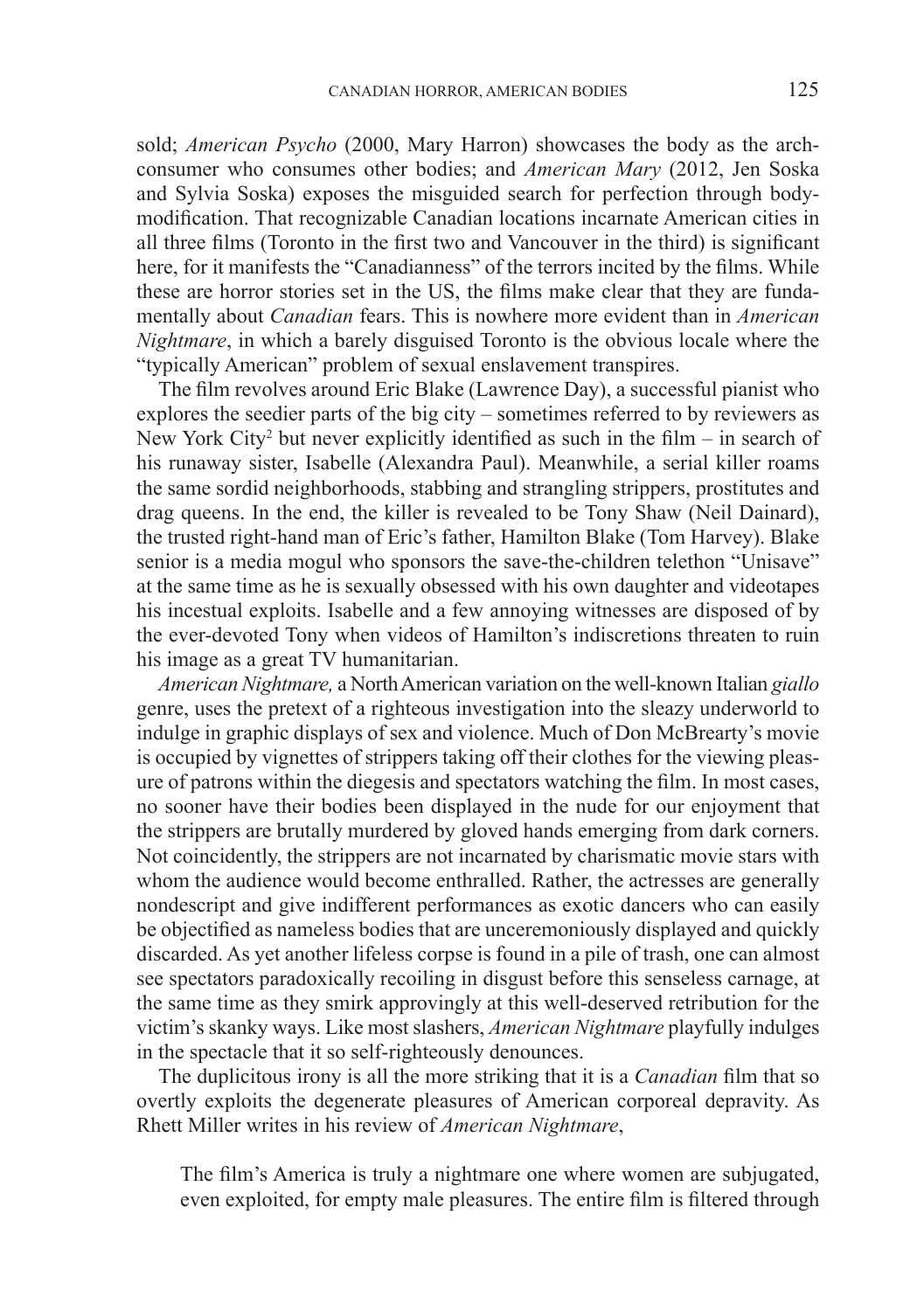## 126 ANDRÉ LOISELLE

an unwavering male gaze: the men watch the girls dance at seedy bars, the men videotape their sexual conquests on video, and applicants for the UNISAVE program are even made to strip in front of the cameras (Miller).

With its unambiguous title and numerous references to Chicago, Detroit and MTV, McBrearty's film presents itself as a biting critique of American sexploitation, where the female body is systematically emptied of its human essence and unrestrainedly reified as an erotic puppet displayed for male pleasure.

What is most remarkable about the film, however, is that its gruesome American setting is so recognizably Canadian. As Eric moves through the city in search of his sister, numerous Toronto landmarks appear in full view. Most strikingly, in the final confrontation between Eric and Tony, the CN Tower conspicuously looms in the background. For anyone even remotely familiar with this cityscape, the setting is impossible to mistake for New York, Chicago or Detroit. And if this were not enough, McBrearty also offers us a cameo appearance by Paul Bradley, a minor actor celebrated for one role, and *one role only*: Joey, the likable doofus from Don Shebib's milestone Toronto film, *Goin' down the Road* (1970)*.* That a film entitled *American Nightmare* would be so recognizably Canadian is crucial here, for it manifests the tendency common in the horror film to project onto the other (America) the unbearable abjection that is excruciatingly intolerable in the self (Canada). As such, *American Nightmare* is a prototypical example of *Canadian* horror, where the monstrous "return of the repressed," which seeps through the cracks of self-righteous anti-Americanism, embodies the recognition that – all proportions kept – Canada is just as exploitative, seedy and depraved as its neighbor to the South. Like any fantastical creature, Canada's America in *American Nightmare* is but an uncanny reflection of our own corporeal obsessions and carnal barbarism. It is especially significant that this film, which points a judgmental finger towards America, would have been produced in Toronto in the early 1980s.

Starting in the late  $19<sup>th</sup>$  century and through most of the  $20<sup>th</sup>$  century, "Toronto the Good"3 was seen as the virtuous and sensible counterpart to her slutty and fickle older sister, Montreal. Propriety, respectability and decency were the most valued qualities of the complacently lackluster and proudly repressed English Canadian metropolis. By the 1970s, however, Toronto's squeaky-clean image was starting to tarnish significantly due, among other things, to an increasingly visible sex trade and increasingly sensationalistic headlines about murder and mayhem in the Queen City. In 1971, the *Toronto Star* featured a cautionary tale on the Catholic Church's repeated warnings that "sex shops and pornographic bookstores are destroying Toronto the Good" (Micallef 2010: 21). By the late 1970s, Toronto's main drag, Yonge Street, was slowly becoming a place as horrid and scary as anything you would find in any big American city. The ghastly story of a 12 year old shoeshine boy, who was kidnapped late at night on Yonge, raped multiple times and murdered, made all the headlines and shocked self-righteous Torontonians. As Sam Sutherland writes,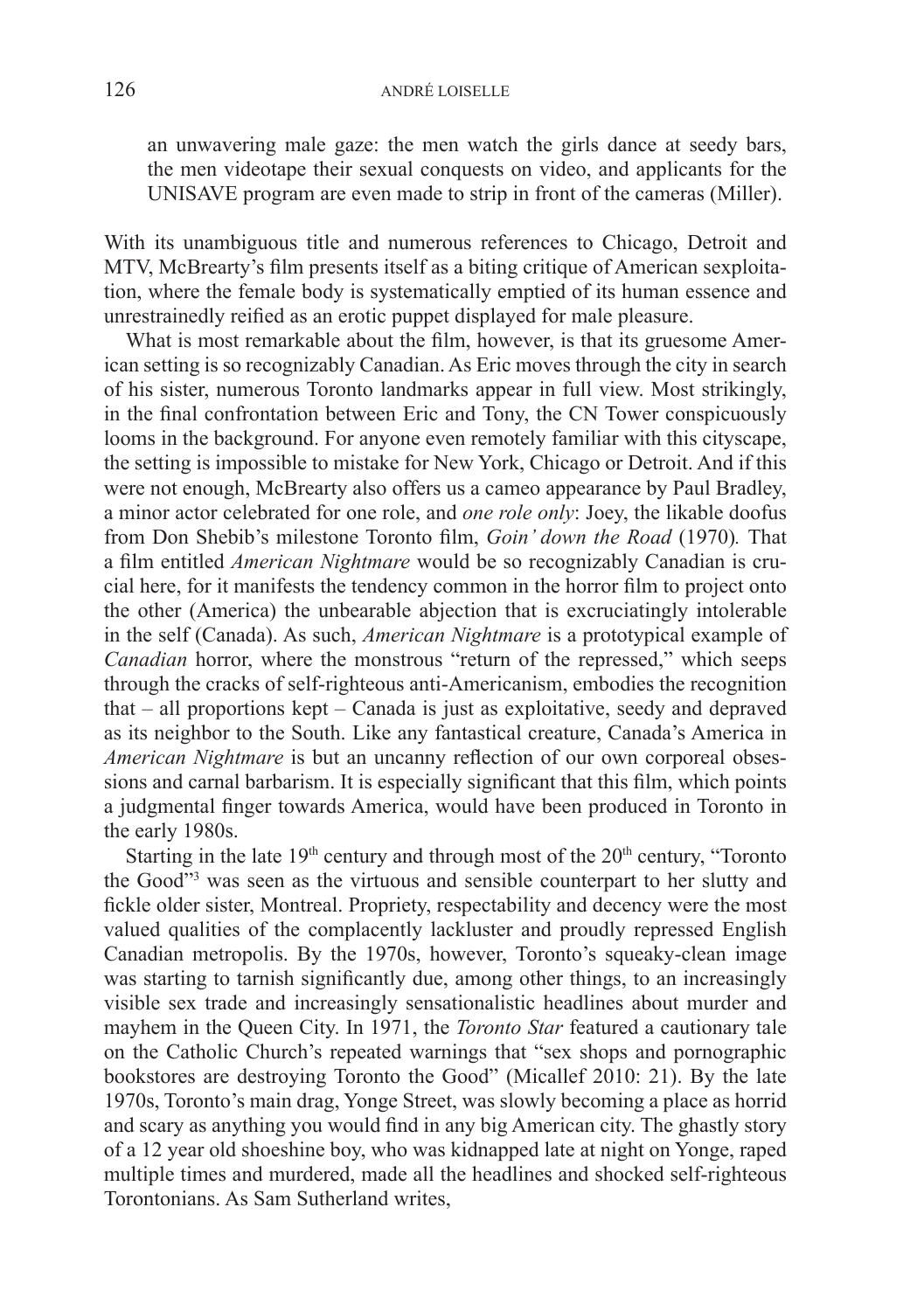"Victim of a sex orgy – Boy was drowned in a sink," screamed the front page of the *Toronto Star* on August 2, 1977. The shock to "Toronto the Good" was widespread and overpowering, shaking awake a slumbering Victorian colony that refused to accept the grim reality of the country's sleaziest strip. (Sutherland 2012: 185)

There was a perception in the 1970s and early 1980s that the city's wholesome image was being challenged, and that the monster of ugly American excess was threatening its pleasantly boring normality. Toronto's reaction at the time was thus to repress its own demons and project them onto the other – never a good idea, for the repressed will always return to bite you…

*American Nightmare,* therefore, is not about America at all. Rather, it is overtly about Canada, or at least its largest city, which at the time of the film's production, had become unable to deal with its deep implication in rampant physical abuse and bodily exploitation. Thus Toronto chose to create a monstrous scapegoat upon which it could project its anxieties.4 To this day, the big city has had difficulties accepting that it has the same "wicked problems" other large cities have. As recently as 2010, when the G-20 Summit led to unprecedented police violence and wide-spread vandalism in the city, "Toronto the Good" still felt under attack from bad external influences. Most Torontonians, in a state of denial, could not believe that something like this could possibly happen in their quiet little megacity (Agrell 2010: A10). Similarly, recent gang shootings have also led shocked Torontonians to shake their heads in disbelief and cry: "This isn't Toronto-the-Good anymore" ("This isn't Toronto the Good anymore", 2009: A15).

To be fair, one must recognize that Toronto has matured significantly over the past few decades and has shown a greater ability to accept that it has very serious problems, rather than just repressing them behind a veil of banal respectability. A 2006 article from *Toronto Star* attests to this effort to face the reality:

This week alone, a transit strike and three days of choking smog did little to rehabilitate our city's character. Add to this a litany of gang violence, a homeless problem and littered streets that we once boasted were spotless, and it's clear that the old monikers that were frequently attached to Toronto, as well as the city's former tourist slogans, now no longer apply. Here's our first attempt at updating them: Toronto the Good [becomes] Toronto the So Bad It's Good ("Welcome to the Big Smog," 2006: H03).

Toronto has long surpassed Montreal as Canada's economic centre and has become a thriving North American socio-cultural hub. But it has also become increasingly generic; an all-purpose American city consumed with consumerism and characterized by the type of entrepreneurial placelessness that unavoidably results from the global spread of neoliberal capitalism. Like most standard American cities, Toronto now even has its own wild-and-crazy mayor, Rob Ford, who replicates paragons of American political luridness such as Washington DC's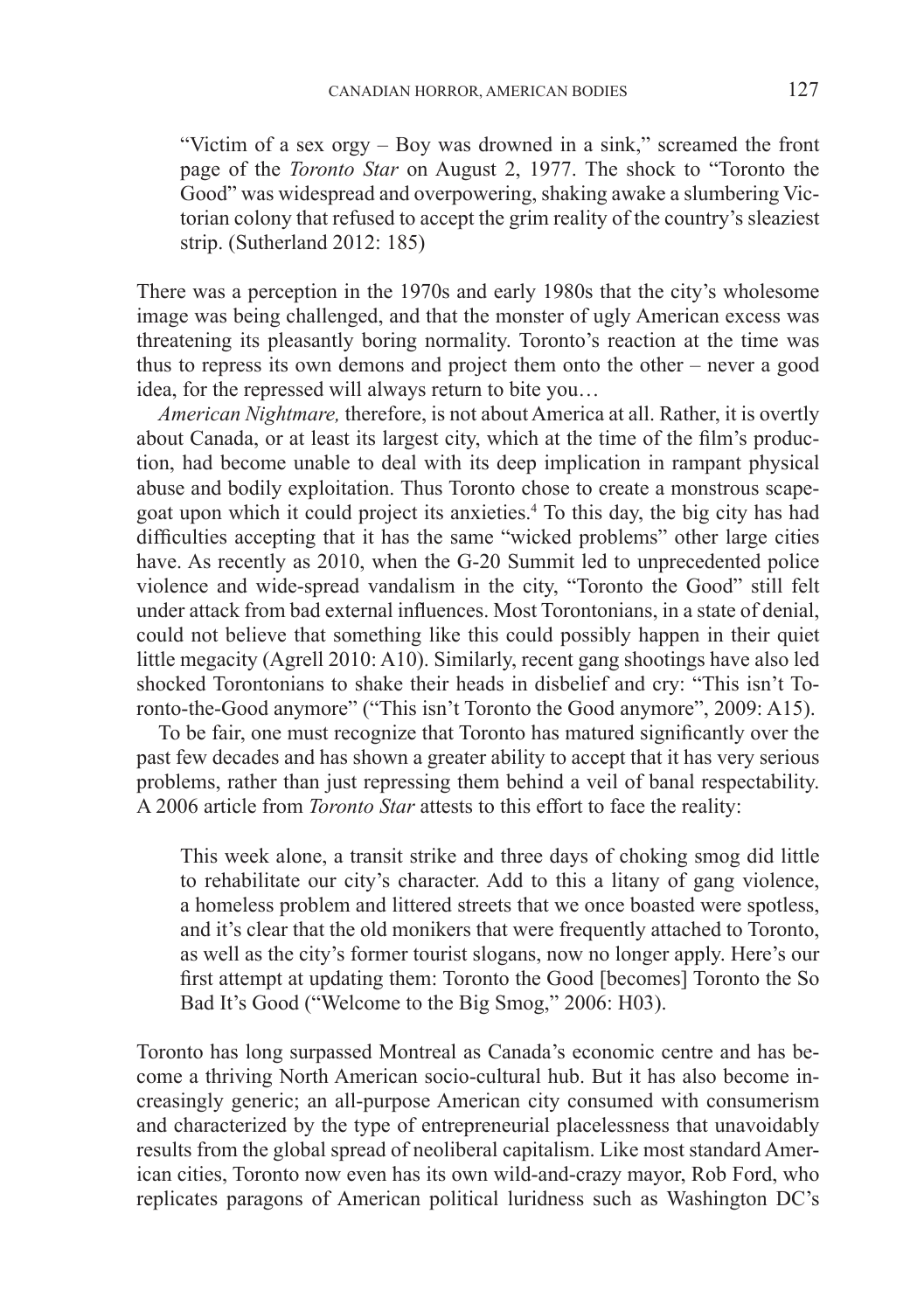crack-smoking Marion Barry, Detroit's racketeering Kwame Kilpatrick, and San Diego's sex-crazed Bob Filner. "Ro Fo", for a brief period of time in 2013–14 the ludicrous darling of American late-night television, is a far cry from the cornerstone of traditional Canadian politics: "peace, order and good government."5 He is just another "American Idiot", to quote Green Day.

Discussing the films of the 1990s "Toronto New Wave" cineastes, especially Atom Egoyan, Brenda Longfellow argues that what makes those productions distinctive is precisely their emphasis on the undistinguishable character of the big Canadian city as an American cosmopolitan centre of consumerist anonymity. This conception of Toronto as a generic space of urban placelessness is

crucial to understanding the films as complex mediations of a new social situation, in which the very terms of the social have expanded to include an international network of economic and cultural flows of products and influences. [… Toronto reflects] Fredric Jameson's theorization of a new cultural logic of late capitalism characterized, as he so famously claimed, by the absence of affect, the preference for surface, not depth, the absence of interiority, the effacing of history, a sense of placelessness and a diffused experience of space. It is hard to think of a cultural theory that could be any more isomorphic with the textual practices of Egoyan's early films (Longfellow 2006: 187).

It would also be hard to think of a better description for Mary Harron's adaptation of Bret Easton Ellis's 1989 *American Psycho*, a text that is deeply entrenched in a vision of terrifyingly exhilarating postmodern consumerism*.* I will not reproduce here the numerous debates around the comparative quality of the adaptation, which many critics found superior to the original "because it more sharply and clearly criticized American cultural values and put the novel's violence in a more ironic context" (Derry 2009: 171). Rather, for the purpose of this article I will focus on the cinematic representation of the body, especially the body of the protagonist, Patrick Bateman, as the incarnation of the endless interchangeability of commodities within rampant consumerism.

Since the end of the 1980s, the time of *American Psycho*'s scandalous first print, there has been a sense that the Western world (if not the entire world) has been lost in a vortex of endless consumption where the commodity itself has lost all intrinsic value as an object and is appreciated only as a temporary place-holder to be quickly replaced by another equally worthless but probably more expensive commodity. As Simon Malpas writes in *The Postmodern* (2005),

the transformation of social experience into an interchangeable flow of commodities in which everything is up for sale produces a loss of reality that is at once terrifying and euphoric. There is no longer any firm ground for experience as customs and traditions are continually cast aside with the advent of new fashionable lifestyle choices. We become no more than the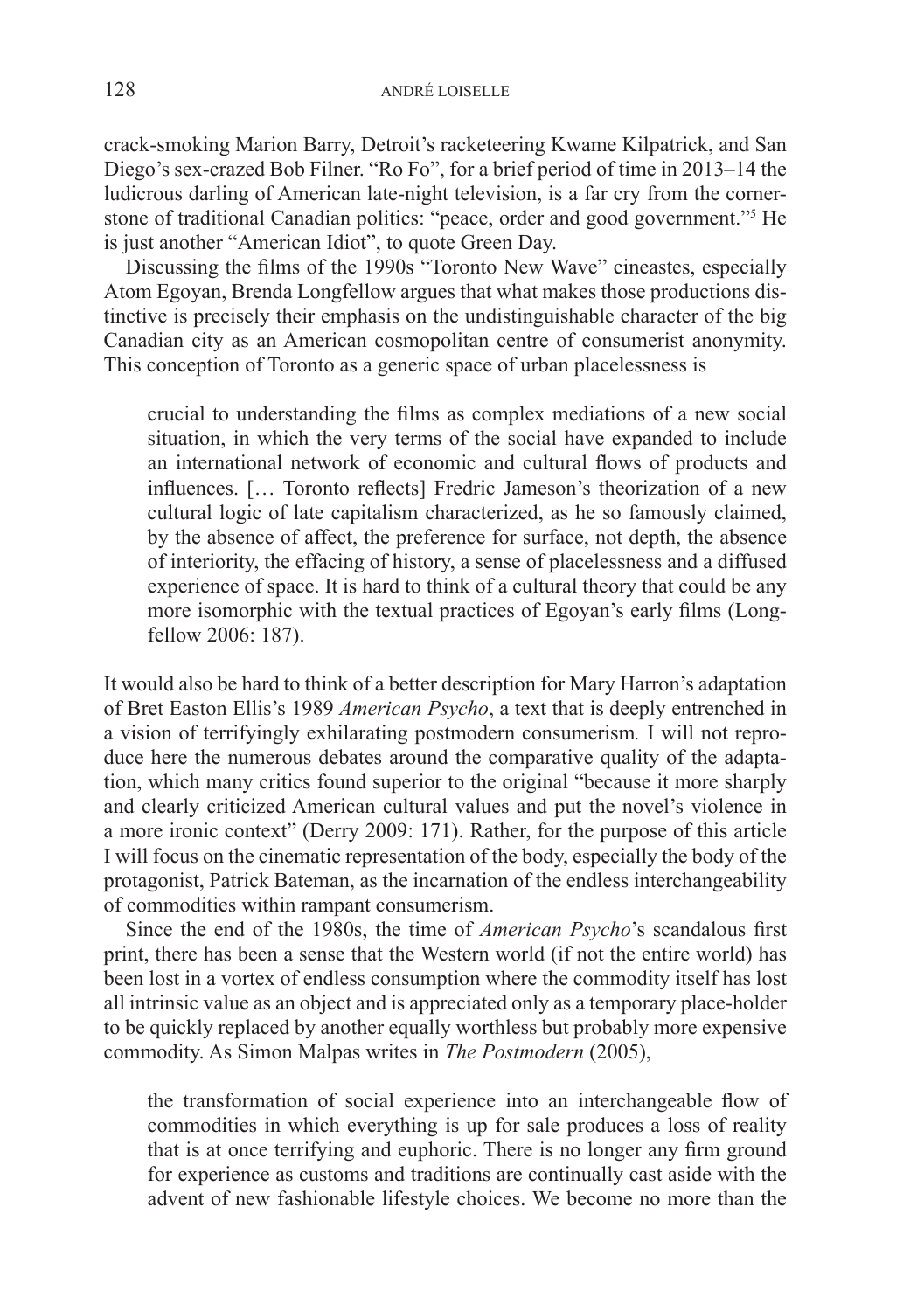sum total of our purchases, and the feeling associated with this is one of a "heightened intensity" of experience suffused with a "mystical charge" as it veers schizophrenically between intoxication and anxiety. […] Trapped in its schizophrenic depthlessness, in which all objects from food to fashion have become interchangeable commodities, the traditional grounds of cultural context, custom, class and even family organization have been swept from beneath our feet (Malpas 2005: 120).

Toronto, as a generic city that can stand for any number of other generic cities, perfectly embodies this "interchangeable flow of commodities in which everything is up for sale." More to the point of this essay however, it is the body of Patrick Bateman himself, played by an awkwardly perfect Christian Bale, that best personifies the interchangeable site of consumption. Bateman is a high-rolling, Wall Street yuppie, who is obsessed with his physical appearance, spends his days eating in exclusive restaurants and buying expensive clothes, and at night savagely decapitates business rivals and annoying girlfriends – or so we are led to believe. His body is the central metaphor of the satire, depicted at once as a temple of aesthetic perfection and as an empty shell that can be cast out and indistinguishably replaced.

This interchangeability is signified throughout the film, as Bateman and his yuppie friends systematically fail to recognize one another. "Is that Reed Robinson over there?" asks one generic young executive in the film's opening scene in a chic Manhattan restaurant. "It's not Reed Robinson… it's Paul Allen," responds another. "It's not Paul Allen," chimes in Patrick, shortly before they all throw their identical credit cards on the table to cover their \$570 lunch. Misrecognition is central to the film's horror effect. Not knowing "who's who" and "who does what" generates a profound sense of epistemological panic in the audience. The spectator is left without any *recognizable* moral or emotional anchor to cling to within the film's diegesis. Patrick himself is misrecognized when, in the film's climactic moment he tries to confess to his lawyer about the series of murders he thinks he has committed, including that of Paul Allen. But his lawyer fails to recognize him, assuming he is some other generic yuppie called Davis.

Patrick: Don't you know who I am? I'm not Davis. I'm Patrick Bateman. We talk on the phone all the time. Don't you recognize me? You're my lawyer. Now, Carnes, listen. Listen very, very carefully. I killed Paul Allen, and I liked it. I can't make myself any clearer.

Lawyer: But that's simply not possible. And I don't find this funny anymore. Patrick: It never was supposed to be. Why isn't it possible?

Lawyer: It's just not.

Patrick: Why not, you stupid bastard?

Lawyer: Because I had dinner with Paul Allen… twice in London just ten days ago.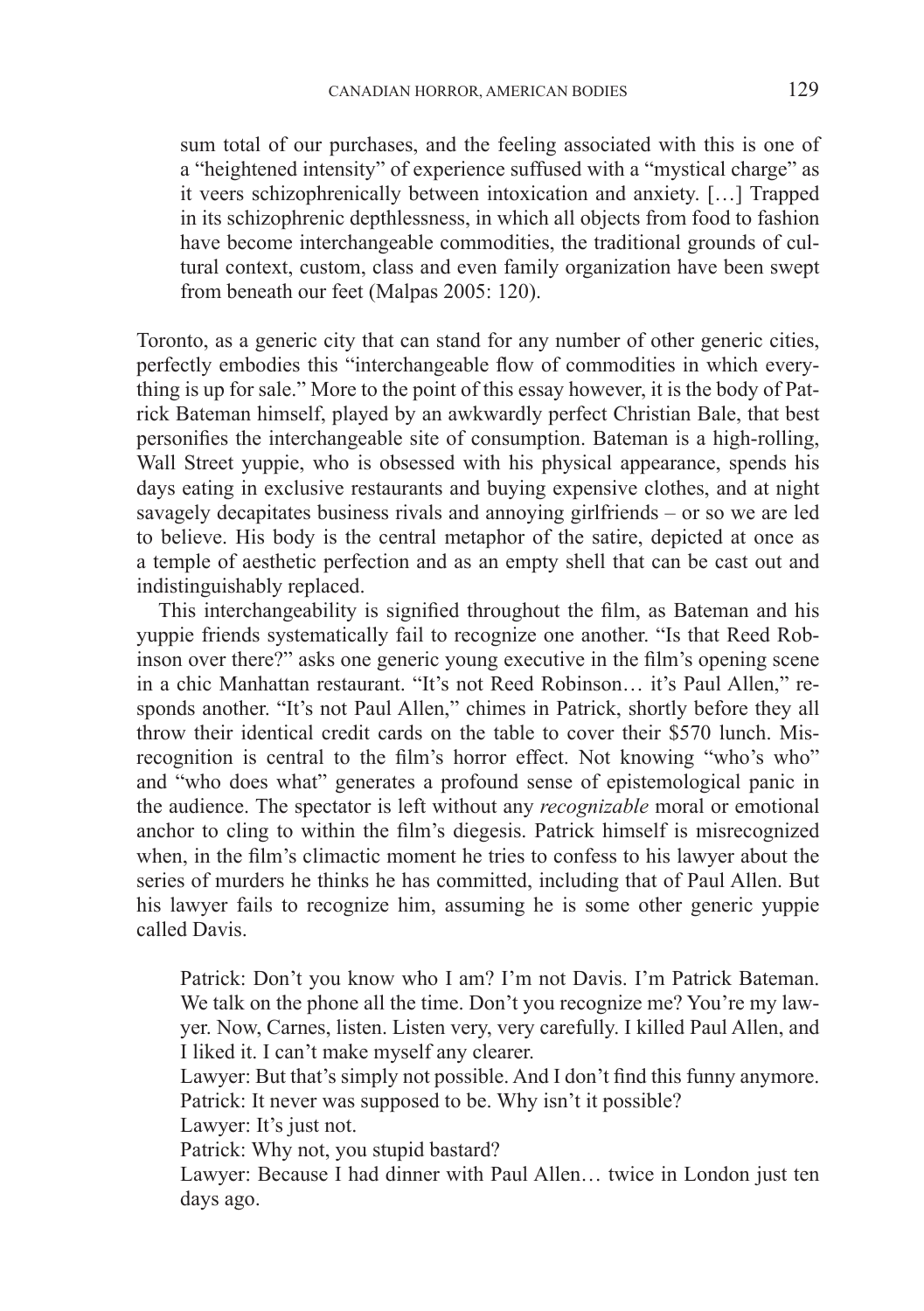It is no coincidence that the notion of misrecognition would be central to a film in which mirror images are omnipresent. Narcissistic Bateman constantly looks at himself in the mirror where, if Jacques Lacan is to be believed, he systematically *mis*recognizes his image as his actual *self*. It is no coincidence either that a character so fixated on the imaginary would in fact *imagine* that he has committed dozens of murders, while in reality there is no evidence he has perpetrated any crime. Significantly, while the film – the *imaginary signifier* par excellence – makes it clear that Bateman imagined all those crimes, the novel remains deeply ambivalent on the question. Most readers are left wondering what actually happened. Carl Tighe's reading of Bateman's failed confession in the novel is typical of this narrative uncertainty.

Bateman's confession not only goes badly awry, but Carnes then tells him that it is impossible that anybody has killed Paul Owen [sic – Allen in the film] because he had dinner with Owen "twice" just a few days ago in London. Bateman is also visited in his office by a detective investigating Owen's disappearance, but the detective says he suspects Owen is just avoiding his girlfriend since he owes her money and has been seen in London by a yuppie called Stephen Hughes. However, the detective also reveals that upon investigation Hughes had mistaken Hubert Ainsworth for Owen (Ellis 1991: 273). The effect of this confusion, combined with Bateman's admission that the deaths have not been reported in the press, throws the whole narrative into doubt. Has Bateman really been committing murders, or has he been imagining them? Is he a reliable narrator? We only ever have his word. Did Carnes have lunch with Owen in London, or did Carnes mistake Owen for someone else? The possibility that Bateman has been imagining his murderous adventures is available to us because there are several details and jumps in the text that allow us to feel he may have been leading a double life, or just fantasizing. These are textual ambiguities which Mary Harron's film *American Psycho*  (2000) was able to use very effectively (Tighe 2005: 113–114).

In fact, Harron did more than just use the ambiguities effectively, she removed them altogether. The ending of the film, decidedly tips the balance firmly on the side of fantasy. This is due in great part, as Julian Murphet explains, to the inclusion of a brief shot of the violent, misogynistic drawings that Patrick has obsessively produced:

The final scene at Harry's, where Carnes destroys Patrick's claims to homicidal mania, is intercut with a scene (impossible in the terms of the book's first person narration) of Patrick's secretary Jean (Chloe Sevigny) leafing through his diary alone in his office, where she discovers an escalating number of poisonous doodles and designs devoted to the desecration of women's bodies, much like the various murders he claims to have committed. This scene clearly establishes the overriding possibility that Bateman's violence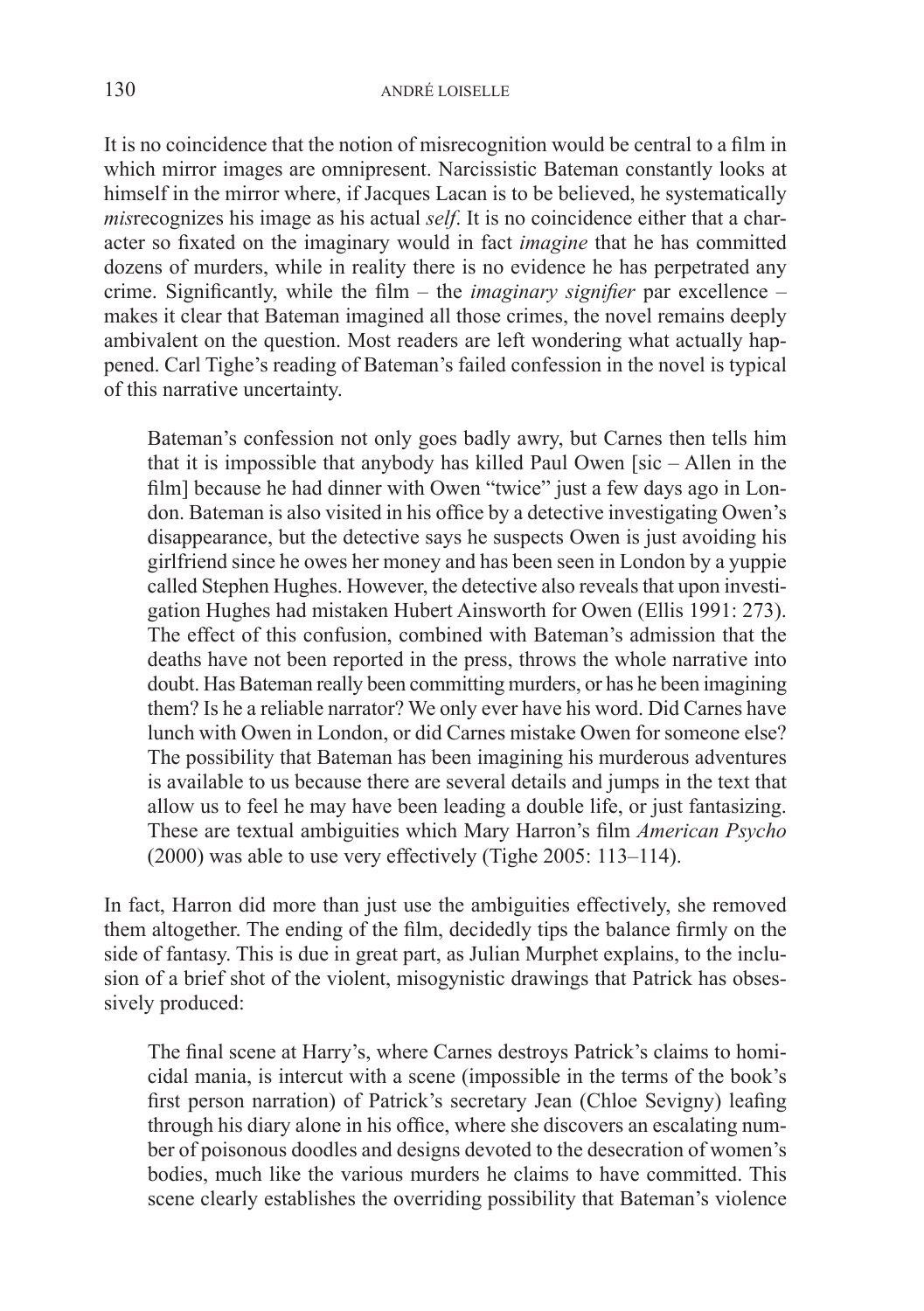has all along been confined to the level of daydream and fantasy, and moreover scotches the possibility left open in the novel that he and Jean will one day find a clichèd domestic life together. After such knowledge, what forgiveness? (Murphet 2002: 77).

Murphet hits the nail on the head with his closing rhetorical question. The Bateman of the film – very much unlike the Bateman of the book – is let off the hook in the end. While Ellis's original character is at best a profoundly disturbed sociopath and at worst an actual psycho-killer, Harron's version of Patrick is really just a guy with a vivid, albeit very violent, imagination; a character flaw which is indeed quite forgivable. Moreover, Bateman's spectacularly attractive body, which is only described in the novel but displayed in all of its muscular perfection on film, also makes it much easier to forgive Patrick's minor indiscretions. As film spectators, we share Patrick's narcissistic obsession with his body. When we admire him in the mirror alongside the protagonist, we are aligned with his (auto)erotic desire. We are therefore much more inclined to accept the film's ultimate clemency towards him, since we are already visually "on his side". It is also during one of those moments of shared narcissistic desire that Patrick shows most insight about his own vacuity. In an early scene, as he/we admire him in the mirror he says:

There is an idea of a Patrick Bateman. Some kind of abstraction, but there is no real me. Only an entity – something illusory. And though I can hide my cold gaze … and you can shake my hand and feel flesh gripping yours … and maybe you can even sense our life styles are probably comparable, I simply am not there.

This remarkable self-awareness as to his own absence from the realm of meaningful human interaction brings the spectator closer to Patrick and again redeems him in our eyes in a way that Ellis's original never is.

I would argue that it is in this interval between the book and the film, in this rhetorical forgiveness, that "Canadianness" infiltrates itself in Harron's adaptation. While Canadian spectators would probably be as quick as their American counterparts to condemn the crimes of Patrick Bateman, they might also identify with his "Canadianness" and thus be more inclined to forgive him. Patrick's "Canadianness", as I present it here, has nothing to do with his place of birth, or with the rumours that Canadian serial killer Paul Bernardo saw Ellis' book as his "bible", or that Mary Harron's as a Canadian woman "naturally" sought to create a more "restrained" version of the novel (Mckay 2000: 12:36). Rather, what is Canadian about Patrick is precisely his self-awareness that *he does not have a tangible identity*, and that painting layer upon layer of post-modern Americana on his body simply does not help. The beauty products, the expensive suits, the strict physical regime, these are all signs of American cultural capital and financial power that only accentuate Patrick's lack of a definite sense of self.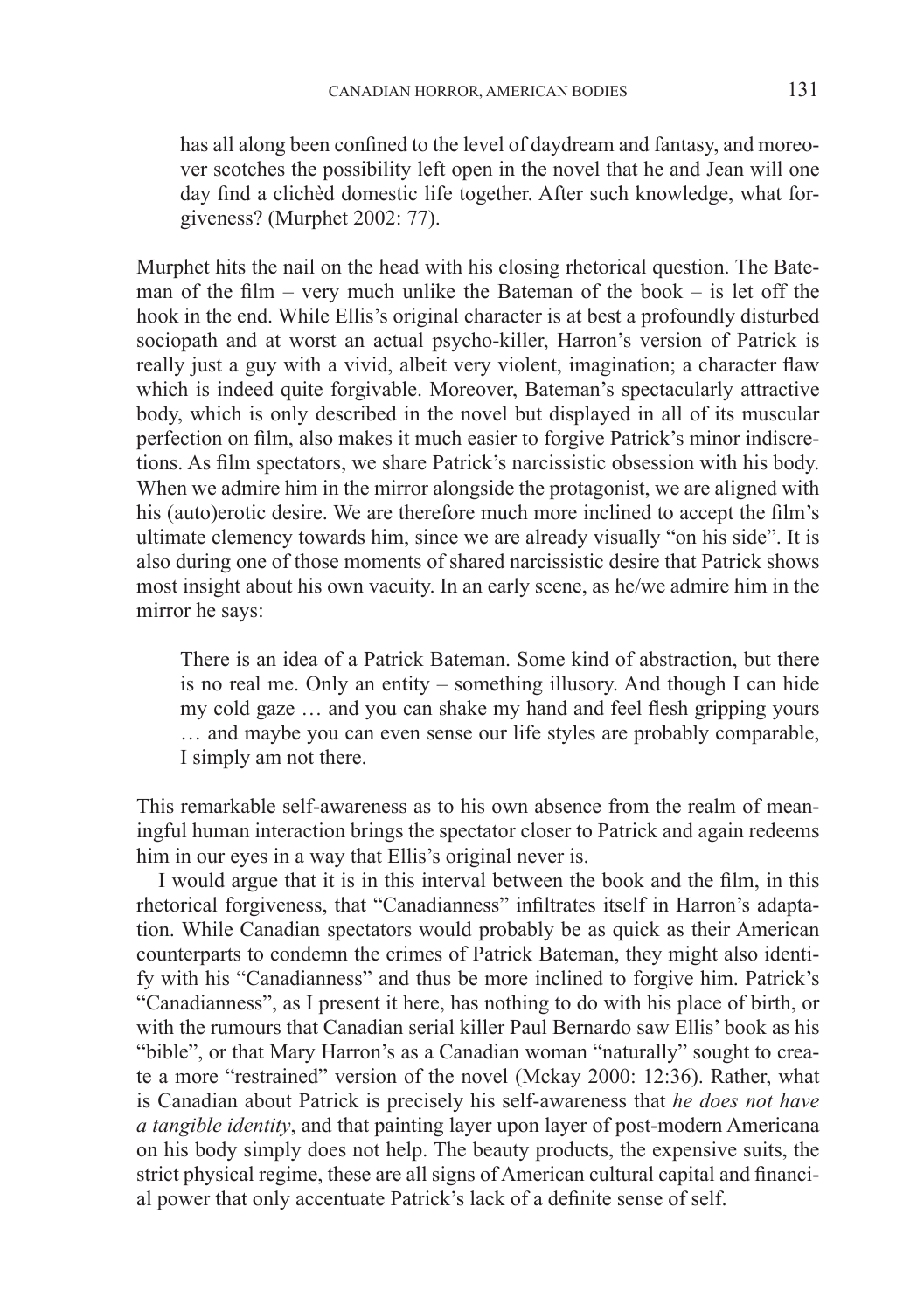As Anthony Wilden argued in his 1980 book, *The Imaginary Canadian,* people living in Canada are forever trapped in a binary imaginary relationship with America. Sensing their own lack of identity, they feel compelled to construct an image of themselves in relation to the overwhelmingly powerful neighbor to the South. Either whole-heartedly embracing or utterly rejecting the signs of American imperialism, Canadians remain unavoidably entangled in US culture. While Harron's obvious satire of American materialism is representative of the latter attitude, projecting upon the States all that is negative about late capitalistic societies – including our own – our admiration for Patrick's body, his fancy clothes and his jet-setting lifestyle, represents the former where, as Canadians, we cannot help but yearn for the glittering splendor of the American Dream. But ultimately, horror for the Canadian emerges from the deep knowledge that, like Patrick Bateman, "we are simply not there."



**Figure 2.** American Mary Poster

The title character of Jen and Sylvia Soska's *American Mary* is also entangled in the narrative of not being "there", but from a different perspective. Rather than being the deficient mirror of American culture like Patrick, Mary Mason (played by Katharine Isabelle of *Ginger Snaps* fame) is the amoral surgical instrument that modifies the body of her "patients" in ways that position them in the iconic place where they wish to be. A brilliant med-school student in dire need of cash, Mary agrees to perform a surgical operation on a woman who wishes to look exactly like a Barbie doll. Initially uncomfortable with her actions, a tragic event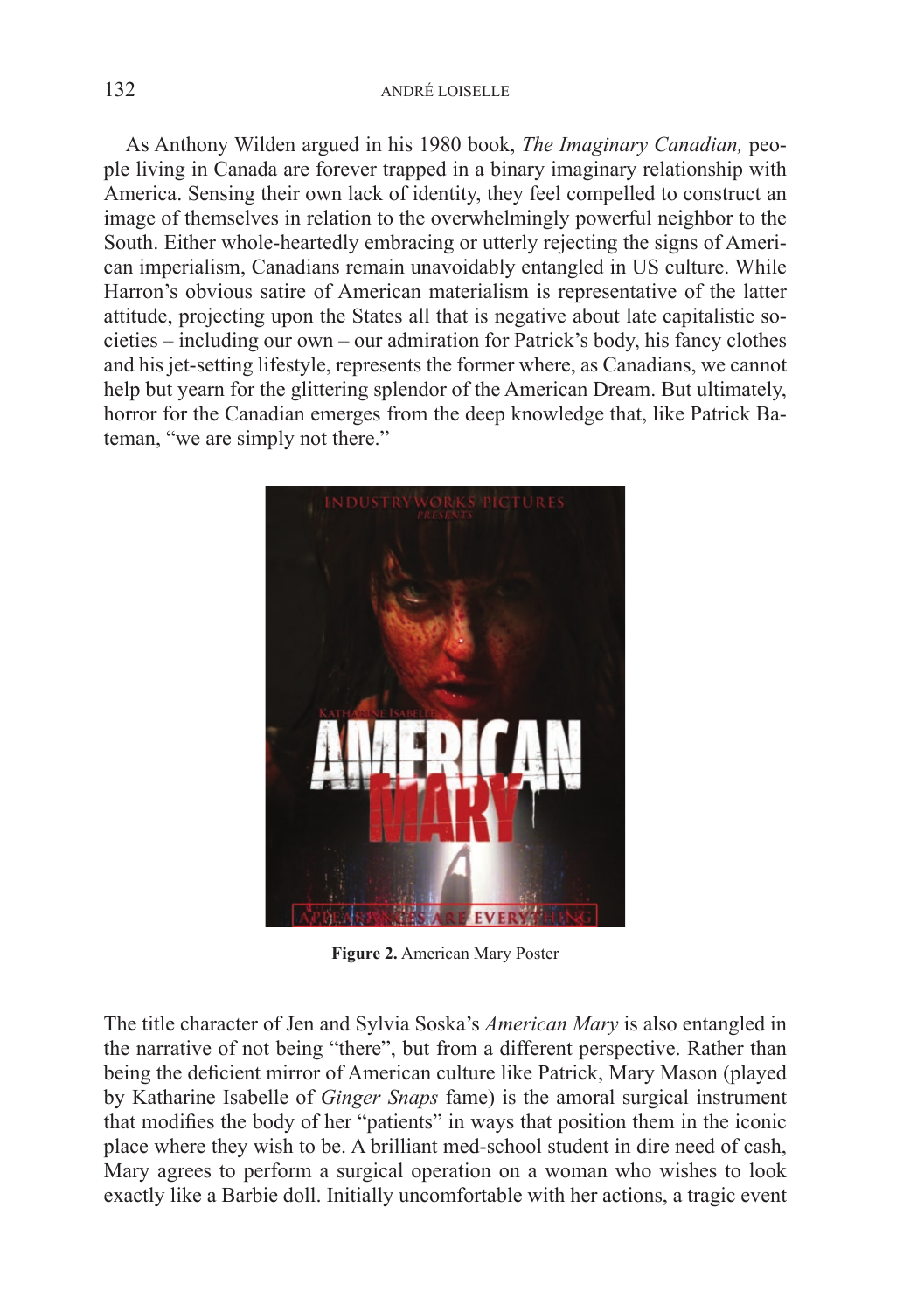triggers a change in her ethical dilemma. Raped by one of her trusted professors, she uses her new-found skills in body-modification surgery to inflict revenge on her treacherous assailant. Shortly after, she launches a lucrative, if not entirely legal, practice where she remorselessly transforms people's bodies to realize their fantasies of whom or what they wish to look like, be it a demon or a violin. In the end, the angry boyfriend of her first client, incensed by Mary's transformation of *his* love object into a sexless living doll, stabs her to death.

Directed by twin sisters who have developed a significant cult following, particularly among young female fans of horror, *American Mary* undoubtedly functions as a feminist critique of patriarchy and its relentless distortions of the female body. However, my main interest here is less with gender, than with the "Americanness" of *American Mary*. Since the film's narrative does not explain the title (her nickname, we learn from the Soska sisters who make a cameo appearance in the film, is "Bloody Mary"), there has been much speculation as to why the main character's nationality appears in the title.<sup>6</sup> The sisters themselves have provided an obvious answer:

We do poke a little bit of fun at America and American culture and their ideals of beauty and normalness […] Plastic surgery … it's such a bizarre American thing that you can be rich and powerful and you can have everything but you have the ability to manipulate the way you look. It's a bizarre value system and people ask us "Why *American* Mary"? With this story it can't not be *American* Mary. (Conterio 2013)

The meaningful point here is not that the film debunks America's obsession with artificial beauty, but rather that the sisters felt compelled to insist in the title that this is an *American* story.

There are several hints that the film is set in the US, such as close ups on American dollar bills whenever any money is exchanged, and passing references to the setting being Seattle. It is very common in English-Canadian cinema to add such references in an attempt to appease potential American spectators, who are apparently incapable of enjoying films that are not set in their country – or so Canadian film producers seem to believe. But to specify *in the title* that the film is set in America is a rare practice. This over-insistence on the location brings such immediate attention to the "there" of the narrative that it instantly suggests we are *not* there.<sup>7</sup> Quote Marty Short: "Americans watch TV, Canadians watch *American* TV"

Like Patrick Bateman, Mary's clients want to don the apparels of self-confidence and assertive identity, while never fully getting there. Beatress (Tristan Risk), the most intricately developed of the "body-mod" characters has spent years investing in plastic surgery in order to look exactly like "Betty Boop". But she is "not there" … Nowhere near, in fact. She does not look at all like Betty Boop. She just looks like a freak who is desperately trying to look like a cartoon character. Similarly, *American Mary* tries to look like a sleek, sexy, edgy,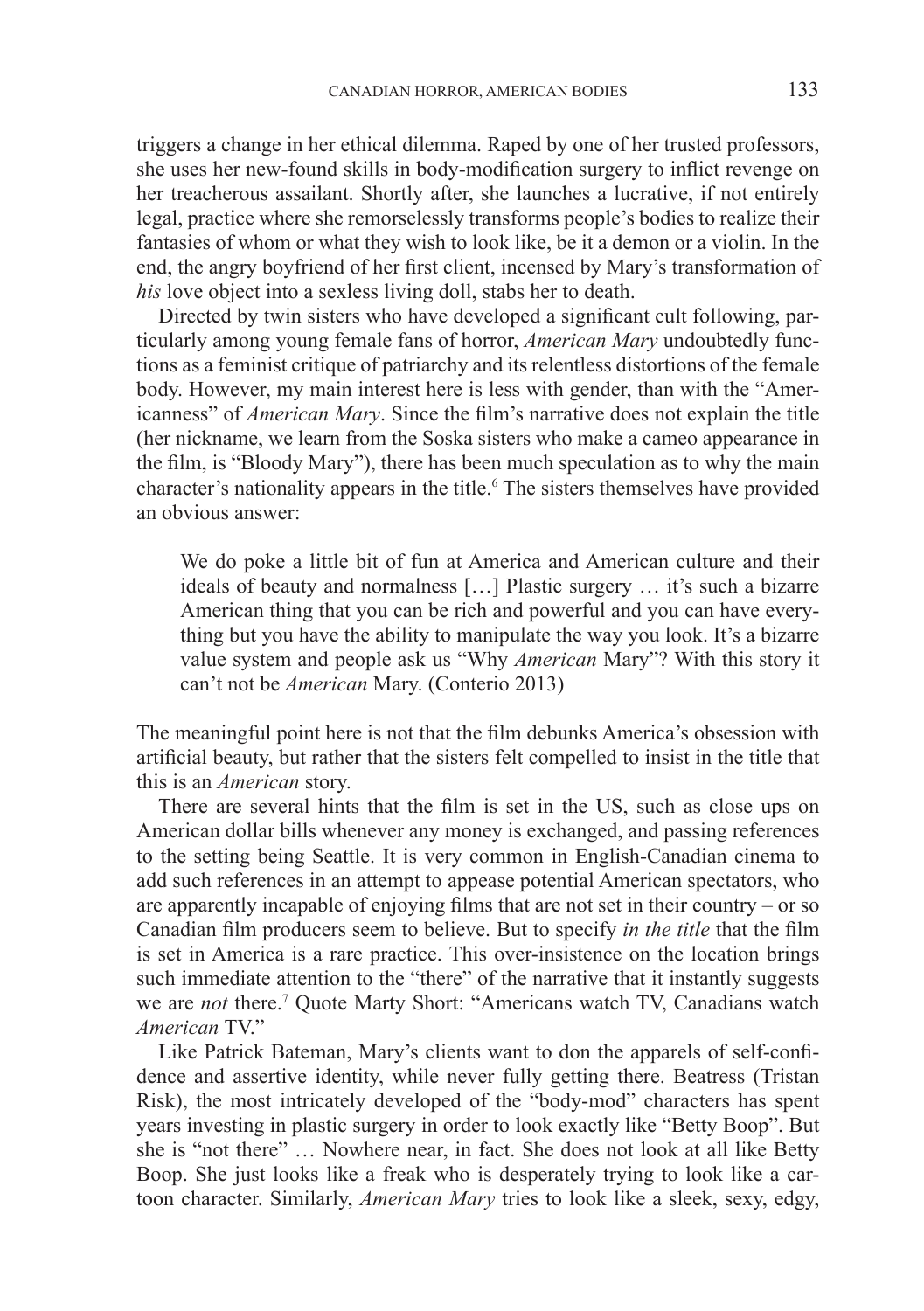S&M-chic independent American thriller, but it does not quite work. The sisters' previous film, *Dead Hooker in a Trunk* (2009), was by the directors' own admission an "ugly" film ("The Soska Sisters & Katharine Isabelle"). They tried to over-compensate for this ugliness with the glossy *American Mary.* But the filmbody-modification attempt does not quite get them "there". The "seedy" strip club where Mary hangs out looks too clean and safe; the surgeons' party, where Mary is raped by one of her professors, seems very tame; the body-mod clients are all rather inoffensively shocking; and Katharine Isabelle in the role of Mary appears too sweet, quirky and diminutive to make for a convincing "rampaging hot chick killing people" ("The Soska Sisters & Katharine Isabelle"). In other words, *American Mary* looks too Canadian to pass as a forceful indictment of American culture. Rather, like *American Nightmare* and *American Psycho*, it projects undo the American body its own fear about Canadian culture: obsessively trying to change your appearance to look more like iconic America can only lead to disaster.

Some forty years ago, David Cronenberg upset his compatriots with his gruesome body-horror film *Shivers* (1975), a shlocker explicitly set in Canada and dealing overtly with many typically Canadian obsessions.<sup>8</sup> Self-righteous Canadians were so appalled by this grotesquely explicit display of our national flesh that they thought that "if using public money to produce films like *The Parasite Murders* [aka *Shivers*] is the only way that English Canada can have a film industry, then perhaps English Canada should not have a film industry" (Delaney, 1975: 83) To this day, there remains a similar concern that Canadian cinema should not indulge in such horrific bodily functions. While Cronenberg was undoubtedly very influential in the Canadian film industry, few Canadian filmmakers followed the practice he established in *Shivers, Rabid* (1977), *The Brood* (1979), *Scanners*  (1981) and *Videodrome* (1983) of situating cinematic tales of terror in Canada. Many horror films are shot in Canada, but comparatively few are *set* here, probably in part to avoid the sort of criticisms that Cronenberg suffered early in his career. Therefore, the three horror films examined here are far from unique in projecting Canadian fears unto the US landscape. They do stand out, however, by their insistence on naming America in their titles. In this way, they expose the cultural displacement of their corporeal obsessions. The repressed always returns! Admittedly, there has been an improvement over the past decade with an increasing number of filmmakers, especially in Quebec, willing to set horror stories in their own backyards.<sup>9</sup> But by and large, Canadians still have a long way to go before they can stop blaming the American monster for everything bad that happens to them, and finally dare to embrace their own demons.

### **Notes**

- <sup>1</sup> See examples of this at http://www.peopleofwalmart.com.<br><sup>2</sup> See for instance. Beter Nermanton (2012/1022), *The M*
- 2 See for instance, Peter Normanton (2012[1932]) *The Mammoth Book of Slasher Movies*. London and Philadelphia: Constable & Robinson and Running Press.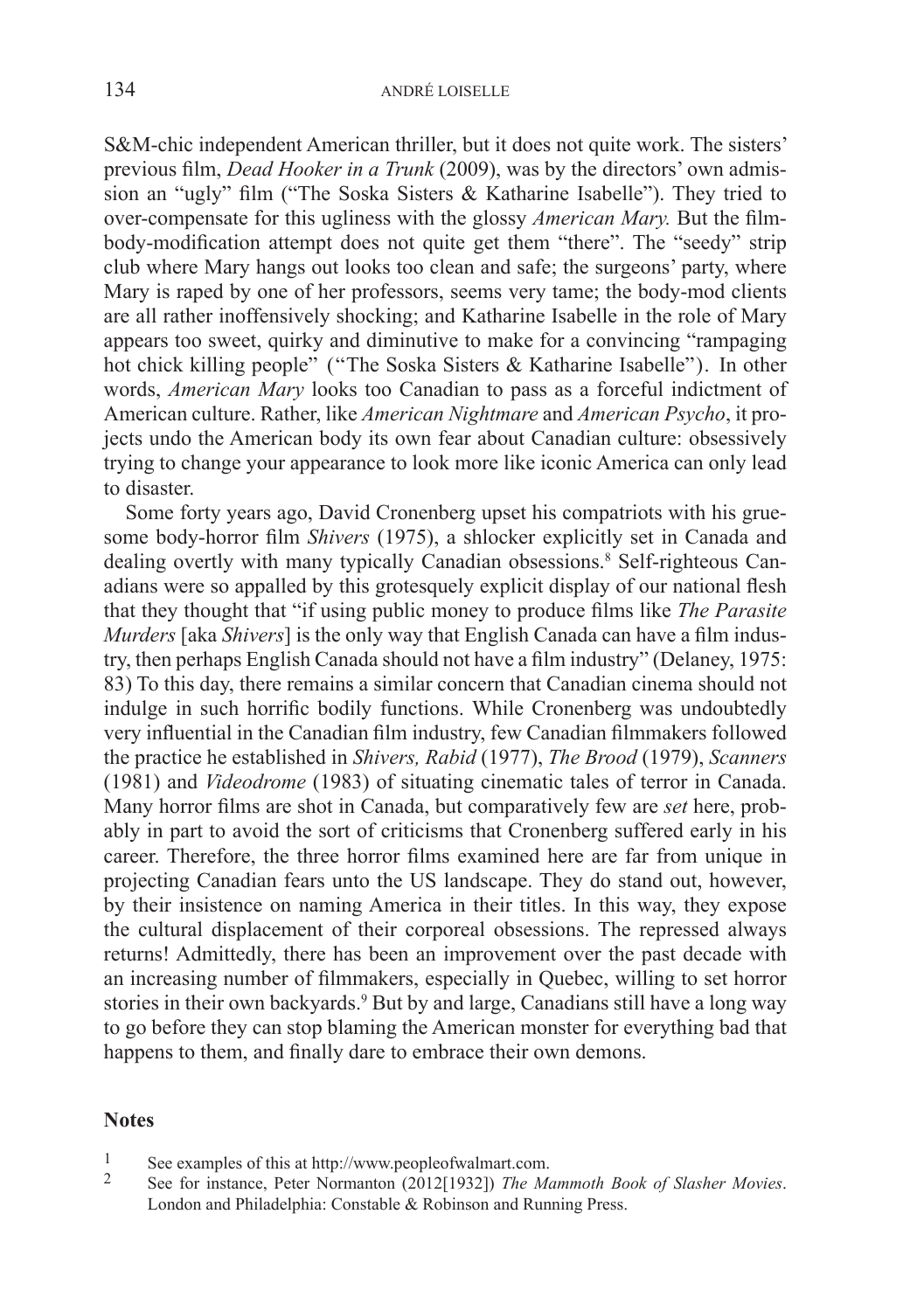- 3 The expression "Toronto the Good" was coined by Montreal journalist Christopher St. George Clark in his 1898 book *Of Toronto the good, a social study: the queen city of Canada as it is.*
- 4 On the monster as a projection of cultural anxieties see Brian Holm Sørensen (2011).<br>5 As stated in Section 91 of The Constitution Act, 1867, 30, 8: 31 Vict. c. 3.
- 5 As stated in Section 91 of *The Constitution Act, 1867,* 30 & 31 Vict., c.3.
- 6 See, for instance, the discussion on rottentomatoes.com and other blogs such as "Superscaryblog" (http//:superscaryblog.wordpress.com/2013/10/03/american-mary-canada-2012/); and "Cinemademerde" (http://cinemademerde.com/American\_Mary.shtml)
- 7 One thinks of Denys Arcand's *Le Déclin de l'empire américain* (1986) which is in great part about being outside looking in, America.
- 8 On this topic see Handling (1983); and Beard (1994).
- 9 See, for instance, my own article on the recent emergence of the Quebec horror film: "Popular Genres in Quebec Cinema: The Strange Case of Horror in Film and Television." In: Beaty, Bart, Derek Britton, Gloria Filax and Rebecca Sullivan (eds.) *How Canadians Communicate III: Contexts of Canadian Popular Culture*. Edmonton: Athabasca University Press, 141–159.

## **References**

"The Soska Sisters & Katharine Isabelle." *Grolsch Film Works*. http://grolschfilmworks.com

"This isn't Toronto the Good anymore." *National Post*, 11 June 2009, A15.

"Toronto: Welcome to the Big Smog." *Toronto Star*, 3 June 2006, H03.

- Agrell, Siri (2010) "Toronto the Good awakes to lick its wounds The G8/G20 Summit Toronto / Weekend Of Violence" *Globe and Mail*, 28 June, 2010, A10.
- Beard, William (1994) "The Canadianness of David Cronenberg." *Mosaic* 27 (2), 113–133.

Conterio, Martyn (2013) "The Soska Sisters & Katharine Isabelle." Grolsch Film Works, http:// grolschfilmworks.com/ca/features/the-soska-sisters-katharine-isabelle. Posted July 1, 2013; accessed on January 2, 2014.

- Derry, Charles (2009) *Dark Dreams 2. 0: A Psychological History of the Modern Horror Film from the 1950s to the 21st Century*. Jefferson, NC: McFarland.
- Handling, Piers (1983) "A Canadian Cronenberg." In: Handling, Piers (ed.) *The Shape of Rage*. Toronto: General Publishing, 98–114.
- Loiselle, André (2010) "Popular Genres in Quebec Cinema: The Strange Case of Horror in Film and Television." In: Beaty, Bart, Derek Britton, Gloria Filax and Rebecca Sullivan (eds.) *How Canadians Communicate III: Contexts of Canadian Popular Culture*. Edmonton: Athabasca University Press, 141–159.
- Longfellow, Brenda (2006) "Surfing the Toronto New Wave: Policy, Paradigm Shifts and Post-Nationalism." In: Loiselle, André and Tom McSorley (eds.) *Self-Protraits: The Cinemas of Canada since Telefilm.* Ottawa: Canadian Film Institute, 167–200.
- Malpas, Simon (2005) *The Postmodern*. London and New York: Routledge.
- Mckay, John (2000) "Canadian director brings 'restrained' Psycho to the screen." *The Canadian Press* April 10, 2000, 12:36.
- Micallef, Shawn (2010) *Stroll: Psychogeographic Walking Tours of Toronto*. Toronto: Coach House Books.
- Miller, Rhett. "American Nightmare," *Canuxploitation,* http://www.canuxploitation.com/ review/ amnightmare.html
- Murphet, Julian (2002) *Bret Easton Ellis's American Psycho: A Reader's Guide*. New York: Continuum, 2002.
- Normanton, Peter (2012[1932]) *The Mammoth Book of Slasher Movies*. London and Philadelphia: Constable & Robinson and Running Press.
- Pevere, Geoff (1998) "We like to watch: 50 years of television in Canada." *Take One* 7 (20), Summer, 6–19.